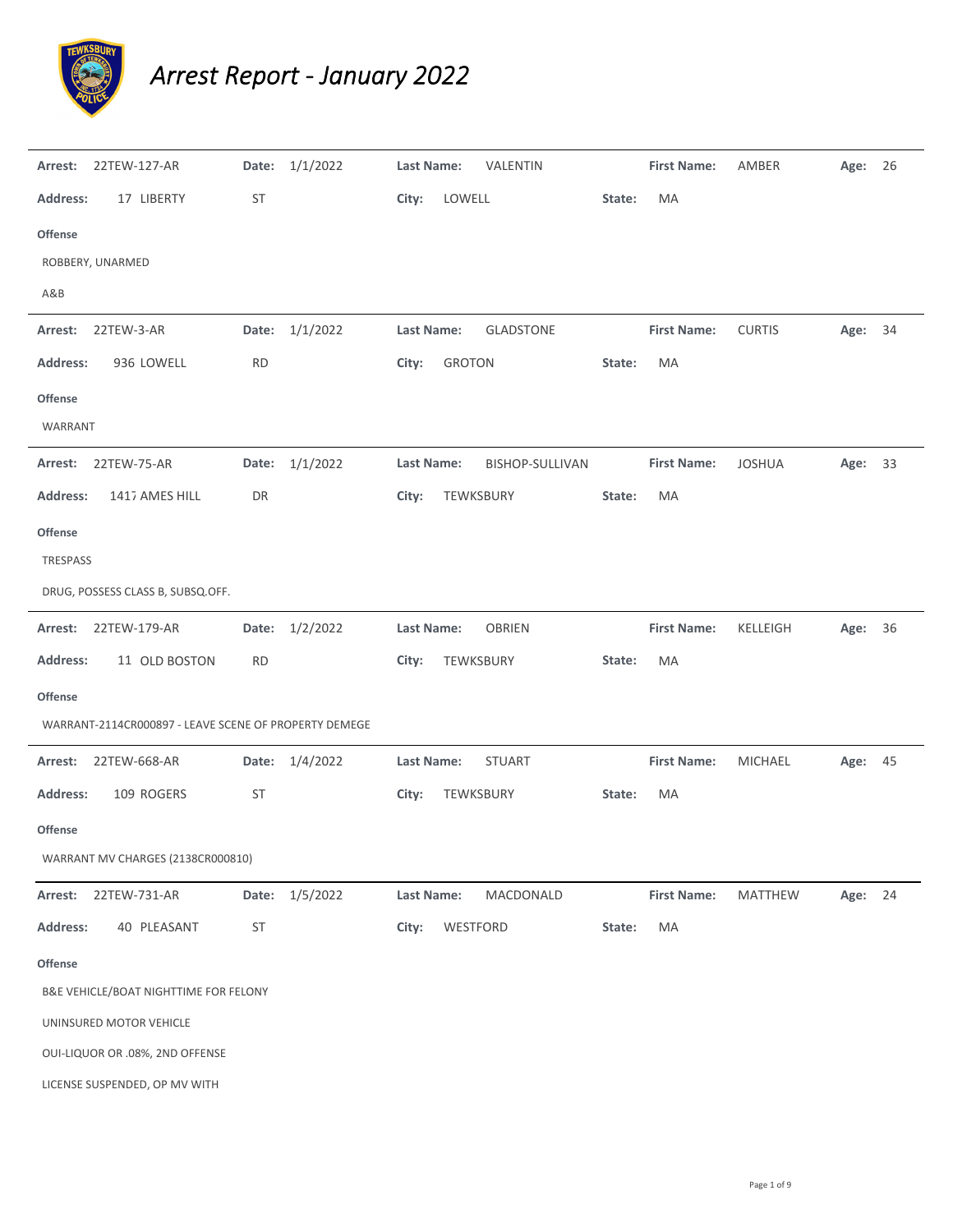| Arrest:         | 22TEW-815-AR                                                         | Date:     | 1/5/2022        | Last Name:        |            | CURRAN            |        | <b>First Name:</b> | <b>THOMAS</b>   | Age:    | 47 |
|-----------------|----------------------------------------------------------------------|-----------|-----------------|-------------------|------------|-------------------|--------|--------------------|-----------------|---------|----|
| <b>Address:</b> | 125A OAK                                                             | ST        |                 | City:             | WAKEFIELD  |                   | State: | MA                 |                 |         |    |
| <b>Offense</b>  |                                                                      |           |                 |                   |            |                   |        |                    |                 |         |    |
|                 | WARRANT DCKT 2150CR002035 LIC SUSPENDED                              |           |                 |                   |            |                   |        |                    |                 |         |    |
|                 | WARRANT DCKT 2150CR001877 OUI 3RD OFF                                |           |                 |                   |            |                   |        |                    |                 |         |    |
|                 | PROTECTIVE CUSTODY-ALCOHOL                                           |           |                 |                   |            |                   |        |                    |                 |         |    |
| Arrest:         | 22TEW-976-AR                                                         | Date:     | 1/6/2022        | Last Name:        |            | <b>SHAW</b>       |        | <b>First Name:</b> | <b>TYLER</b>    | Age: 26 |    |
| <b>Address:</b> | 245 ALSACE                                                           | ST        |                 | City:             | MANCHESTER |                   | State: | <b>NH</b>          |                 |         |    |
| <b>Offense</b>  |                                                                      |           |                 |                   |            |                   |        |                    |                 |         |    |
|                 | LOWELL DC STRAIGHT #2111CR005294 - 265/15B, 269/10, 269/12E, 265/15B |           |                 |                   |            |                   |        |                    |                 |         |    |
| Arrest:         | 22TEW-1226-AR                                                        |           | Date: 1/7/2022  | <b>Last Name:</b> |            | VEADER            |        | <b>First Name:</b> | <b>BRITTANY</b> | Age:    | 35 |
| <b>Address:</b> | 227 AMES HILL                                                        | DR        |                 | City:             | TEWKSBURY  |                   | State: | MA                 |                 |         |    |
| <b>Offense</b>  |                                                                      |           |                 |                   |            |                   |        |                    |                 |         |    |
|                 | SHOPLIFTING BY ASPORTATION                                           |           |                 |                   |            |                   |        |                    |                 |         |    |
|                 | DRUG, POSSESS CLASS A                                                |           |                 |                   |            |                   |        |                    |                 |         |    |
| Arrest:         | 22TEW-1508-AR                                                        |           | Date: 1/9/2022  | Last Name:        |            | <b>MCCARTHY</b>   |        | <b>First Name:</b> | MICHAEL         | Age: 27 |    |
| <b>Address:</b> | 219 OLD MAIN                                                         | ST        |                 | City:             | TEWKSBURY  |                   | State: | MA                 |                 |         |    |
| <b>Offense</b>  |                                                                      |           |                 |                   |            |                   |        |                    |                 |         |    |
|                 | WARRANT- 2111CR004289 - WANTON DESTRUCTION OF PROPERTY               |           |                 |                   |            |                   |        |                    |                 |         |    |
| Arrest:         | 22TEW-1552-AR                                                        | Date:     | 1/9/2022        | <b>Last Name:</b> |            | SHANE             |        | <b>First Name:</b> | <b>STEPHEN</b>  | Age:    | 57 |
| <b>Address:</b> | 294 CODMANHILL                                                       | <b>RD</b> |                 | City:             |            | <b>BOXBOROUGH</b> | State: | MA                 |                 |         |    |
| <b>Offense</b>  |                                                                      |           |                 |                   |            |                   |        |                    |                 |         |    |
|                 | VANDALIZE PROPERTY c266 §126A                                        |           |                 |                   |            |                   |        |                    |                 |         |    |
|                 | DISORDERLY CONDUCT                                                   |           |                 |                   |            |                   |        |                    |                 |         |    |
| Arrest:         | 22TEW-1969-A-AR                                                      |           | Date: 1/11/2022 | Last Name:        |            | <b>BECK</b>       |        | <b>First Name:</b> | ALETHEA         | Age: 45 |    |
| <b>Address:</b> | 493 MERRIMACK                                                        | ST        |                 | City:             | LOWELL     |                   | State: | MA                 |                 |         |    |
| <b>Offense</b>  |                                                                      |           |                 |                   |            |                   |        |                    |                 |         |    |
|                 | DRUG, DISTRIBUTE CLASS E                                             |           |                 |                   |            |                   |        |                    |                 |         |    |
|                 | DRUG, POSSESS CLASS B, SUBSQ.OFF. (ADDERALL)                         |           |                 |                   |            |                   |        |                    |                 |         |    |
| Arrest:         | 22TEW-1969-AR                                                        |           | Date: 1/11/2022 | Last Name:        |            | MICHALSKI         |        | <b>First Name:</b> | <b>DIANE</b>    | Age: 51 |    |
| <b>Address:</b> | 1359 PAWTUCKET                                                       | BLVD      |                 | City:             | LOWELL     |                   | State: | MA                 |                 |         |    |
| <b>Offense</b>  |                                                                      |           |                 |                   |            |                   |        |                    |                 |         |    |
|                 | DRUG, POSSESS CLASS E                                                |           |                 |                   |            |                   |        |                    |                 |         |    |
|                 | DRUG, DISTRIBUTE CLASS B                                             |           |                 |                   |            |                   |        |                    |                 |         |    |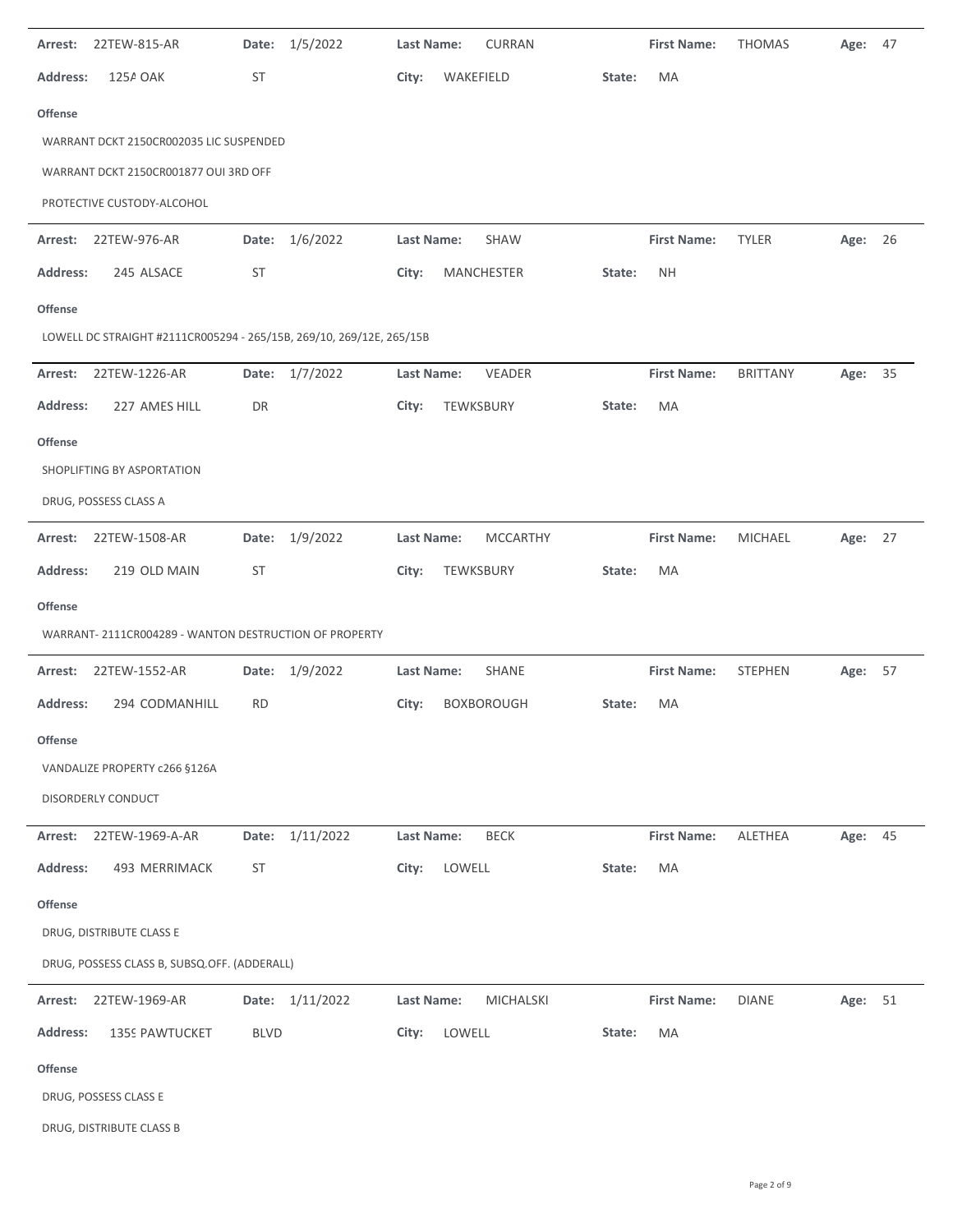|                 | <b>Arrest: 22TEW-2085-AR</b>                                               | Date: | 1/12/2022       | Last Name:        |          | CABRERA           |        | <b>First Name:</b> | ANGELINA       | Age:    | 22 |
|-----------------|----------------------------------------------------------------------------|-------|-----------------|-------------------|----------|-------------------|--------|--------------------|----------------|---------|----|
| <b>Address:</b> | 5 NORTHBROOK                                                               | DR    |                 | City:             |          | MANCHESTER        | State: | <b>NH</b>          |                |         |    |
| <b>Offense</b>  |                                                                            |       |                 |                   |          |                   |        |                    |                |         |    |
|                 | WARRANT- DKT#2167CR001235, STRAIGHT, FAIL TO STOP, SUSP.LIC., DIST.CLASS D |       |                 |                   |          |                   |        |                    |                |         |    |
|                 | <b>Arrest: 22TEW-2123-AR</b>                                               |       | Date: 1/12/2022 | Last Name:        |          | STRANG            |        | <b>First Name:</b> | ADAM           | Age: 33 |    |
| <b>Address:</b> | 159 WEST                                                                   | ST    |                 | City:             | RANDOLPH |                   | State: | MA                 |                |         |    |
| <b>Offense</b>  |                                                                            |       |                 |                   |          |                   |        |                    |                |         |    |
|                 | WARRANT-QUINCY DISTRICT-DCKT # 2156CR001233-B&E MV/MALIC DEST              |       |                 |                   |          |                   |        |                    |                |         |    |
|                 | WARRANT BOSTON DISTRICT-DCKT# 2001CR002730 OPEN AND GROSS                  |       |                 |                   |          |                   |        |                    |                |         |    |
|                 | WARRANT-QUINCY DISTRICT-DCKT # 2156CR002590 REC STOLEN/LARCENY             |       |                 |                   |          |                   |        |                    |                |         |    |
| Arrest:         | 22TEW-2143-AR                                                              | Date: | 1/12/2022       | Last Name:        |          | <b>RUSS</b>       |        | <b>First Name:</b> | <b>J'ANDRE</b> | Age:    | 28 |
| <b>Address:</b> | 14 MONADNOCK                                                               | ST    |                 | City:             |          | <b>DORCHESTER</b> | State: | MA                 |                |         |    |
| <b>Offense</b>  |                                                                            |       |                 |                   |          |                   |        |                    |                |         |    |
|                 | DRUG, POSSESS TO DISTRIB CLASS B                                           |       |                 |                   |          |                   |        |                    |                |         |    |
|                 | DRUG, POSSESS TO DISTRIB CLASS B                                           |       |                 |                   |          |                   |        |                    |                |         |    |
|                 | WARRANT-BOSTON DISTRICT-DCKT# 2101CR003331 UNLICENSED OP                   |       |                 |                   |          |                   |        |                    |                |         |    |
|                 | PRESCRIPTION, UTTER FALSE                                                  |       |                 |                   |          |                   |        |                    |                |         |    |
|                 | RMV DOCUMENT, POSSESS/USE FALSE/STOLEN                                     |       |                 |                   |          |                   |        |                    |                |         |    |
|                 | FALSE ID INFORMATION, ARRESTEE FURNISH TO LAW ENFORCEMENT                  |       |                 |                   |          |                   |        |                    |                |         |    |
|                 | HEROIN/MORPHINE/OPIUM, TRAFFICKING IN 200 GRAMS OR MORE c94C §32E(c)       |       |                 |                   |          |                   |        |                    |                |         |    |
|                 | DRUG, POSSESS CLASS E - AZITHROMICIN                                       |       |                 |                   |          |                   |        |                    |                |         |    |
|                 | FUGITIVE FROM JUSTICE ON COURT WARRANT                                     |       |                 |                   |          |                   |        |                    |                |         |    |
|                 | PRESCRIPTION, UTTER FALSE                                                  |       |                 |                   |          |                   |        |                    |                |         |    |
|                 | RMV DOCUMENT, POSSESS/USE FALSE/STOLEN                                     |       |                 |                   |          |                   |        |                    |                |         |    |
| Arrest:         | 22TEW-2172-AR                                                              |       | Date: 1/13/2022 | <b>Last Name:</b> |          | CANNADY-JR        |        | <b>First Name:</b> | ROSSIE         | Age: 59 |    |
| <b>Address:</b> | P.O BOX 1642                                                               |       |                 | City:             | LOWELL   |                   | State: | MA                 |                |         |    |
| <b>Offense</b>  |                                                                            |       |                 |                   |          |                   |        |                    |                |         |    |
|                 | A&B WITH DANGEROUS WEAPON: TO WIT PLASTIC PEPSI BOTTLE                     |       |                 |                   |          |                   |        |                    |                |         |    |
|                 | ASSAULT W/DANGEROUS WEAPON: TO WIT GLASS ASH TRAY                          |       |                 |                   |          |                   |        |                    |                |         |    |
| Arrest:         | 22TEW-2315-AR                                                              |       | Date: 1/13/2022 | Last Name:        |          | <b>PROULX</b>     |        | <b>First Name:</b> | SHAUN          | Age:    | 36 |
| <b>Address:</b> | 1370 MERRIMACK                                                             | AVE   |                 | City:             | DRACUT   |                   | State: | MA                 |                |         |    |
| <b>Offense</b>  |                                                                            |       |                 |                   |          |                   |        |                    |                |         |    |
|                 | DRUG, POSSESS CLASS E                                                      |       |                 |                   |          |                   |        |                    |                |         |    |

WARRANT DKT 2111CR004415 LOWELL DIST-TRESPASS

 $\ddot{\phantom{a}}$ 

 $\sim$ 

 $\overline{a}$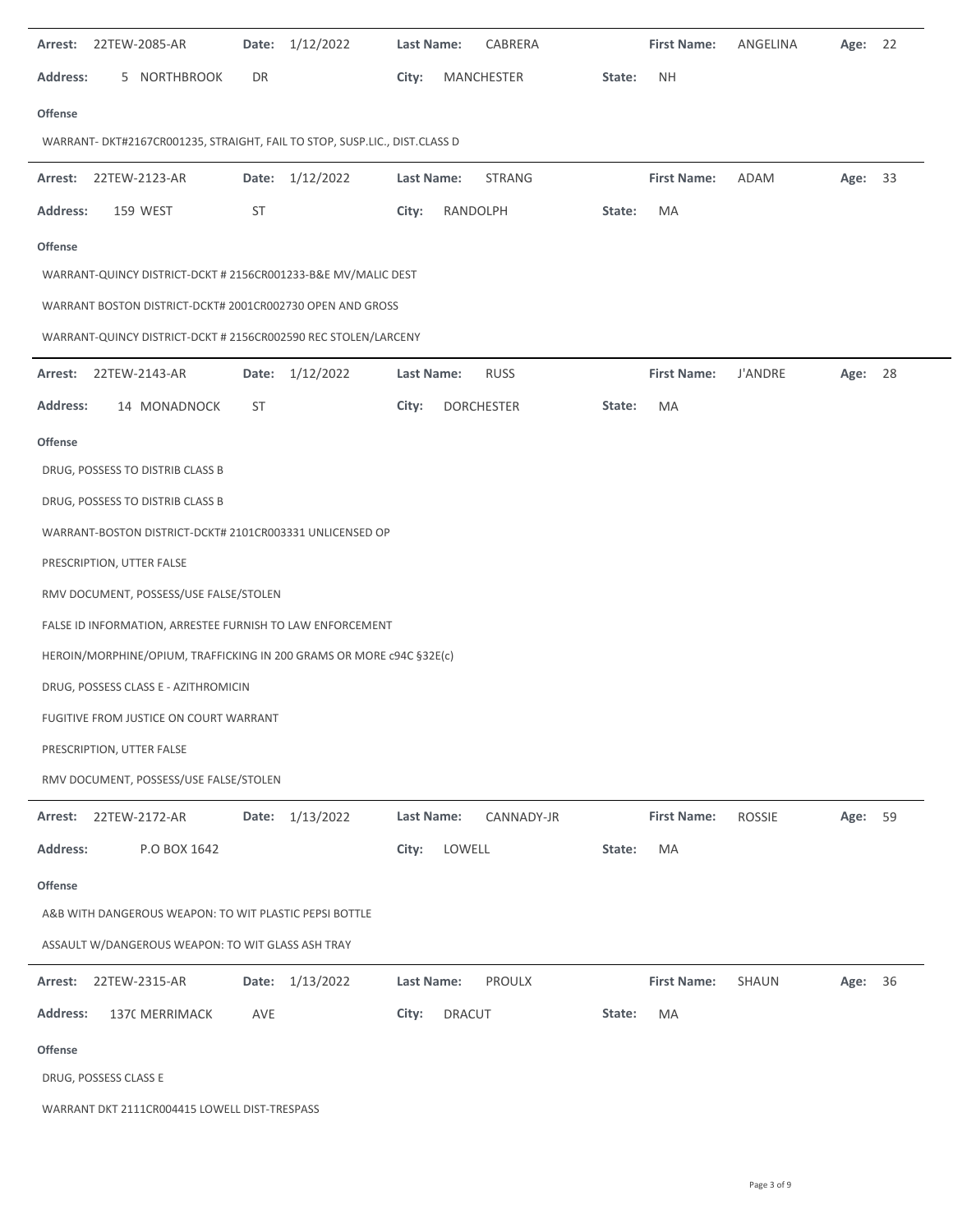| Arrest:         | 22TEW-2358-AR                                            | Date:     | 1/14/2022 | <b>Last Name:</b> |           | HAGUMIMANA         |        | <b>First Name:</b> | SEBASORE        | Age:    | 26 |
|-----------------|----------------------------------------------------------|-----------|-----------|-------------------|-----------|--------------------|--------|--------------------|-----------------|---------|----|
| <b>Address:</b> | 50 SUMMER                                                | ST        |           | City:             | LOWELL    |                    | State: | MA                 |                 |         |    |
| <b>Offense</b>  |                                                          |           |           |                   |           |                    |        |                    |                 |         |    |
|                 | UNLICENSED OPERATION OF MV                               |           |           |                   |           |                    |        |                    |                 |         |    |
|                 | SPEEDING IN VIOL SPECIAL REGULATION                      |           |           |                   |           |                    |        |                    |                 |         |    |
|                 | WARRANT Docket #1911CR005778 UNLICENSED OPERATION        |           |           |                   |           |                    |        |                    |                 |         |    |
| Arrest:         | 22TEW-2411-AR                                            | Date:     | 1/14/2022 | <b>Last Name:</b> |           | <b>KUMAH</b>       |        | <b>First Name:</b> | <b>GODWIN</b>   | Age: 27 |    |
| <b>Address:</b> | 65 5TH AVE BLDG NA                                       |           |           | City:             | HAVERHILL |                    | State: | MA                 |                 |         |    |
| <b>Offense</b>  |                                                          |           |           |                   |           |                    |        |                    |                 |         |    |
|                 | WARRANT-2238CR000032 - A&B DANGEROUS WEAPON              |           |           |                   |           |                    |        |                    |                 |         |    |
| Arrest:         | 22TEW-2581-AR                                            | Date:     | 1/15/2022 | Last Name:        |           | <b>HICKEY</b>      |        | <b>First Name:</b> | <b>JOHN</b>     | Age:    | 35 |
| <b>Address:</b> | 11 OLD BOSTON                                            | <b>RD</b> |           | City:             | TEWKSBURY |                    | State: | MA                 |                 |         |    |
| <b>Offense</b>  |                                                          |           |           |                   |           |                    |        |                    |                 |         |    |
|                 | WARRANT #2111CR001955 LICENSE SUSPENDED                  |           |           |                   |           |                    |        |                    |                 |         |    |
| Arrest:         | 22TEW-2646-AR                                            | Date:     | 1/15/2022 | Last Name:        |           | <b>CAPONE</b>      |        | <b>First Name:</b> | <b>NICHOLAS</b> | Age:    | 24 |
| Address:        | <b>1360 MAIN</b>                                         | <b>ST</b> |           | City:             |           | TEWKSBURY          | State: | MA                 |                 |         |    |
| <b>Offense</b>  |                                                          |           |           |                   |           |                    |        |                    |                 |         |    |
|                 | STRANGULATION OR SUFFOCATION, PREGNANT VICTIM            |           |           |                   |           |                    |        |                    |                 |         |    |
|                 | A&B, PREGNANT VICTIM                                     |           |           |                   |           |                    |        |                    |                 |         |    |
| Arrest:         | 22TEW-2775-AR                                            | Date:     | 1/16/2022 | Last Name:        |           | ALVAREZ            |        | <b>First Name:</b> | MARLENI         | Age: 37 |    |
| Address:        | 220 FLETCHER                                             | ST        |           | City:             | LOWELL    |                    | State: | MA                 |                 |         |    |
| <b>Offense</b>  |                                                          |           |           |                   |           |                    |        |                    |                 |         |    |
|                 | WARRANT-0950CR001235 - UNLICENSED OP OF MV               |           |           |                   |           |                    |        |                    |                 |         |    |
|                 | LICENSE SUSPENDED, OP MV WITH                            |           |           |                   |           |                    |        |                    |                 |         |    |
| Arrest:         | 22TEW-3157-AR                                            | Date:     | 1/18/2022 | Last Name:        |           | <b>HIGINBOTHAM</b> |        | <b>First Name:</b> | DALE            | Age: 50 |    |
| <b>Address:</b> | 735 BROADWAY                                             | <b>ST</b> |           | City:             | MALDEN    |                    | State: | MA                 |                 |         |    |
| <b>Offense</b>  |                                                          |           |           |                   |           |                    |        |                    |                 |         |    |
|                 | LICENSE SUSPENDED, OP MV WITH, SUBSQ.OFF                 |           |           |                   |           |                    |        |                    |                 |         |    |
|                 | NUMBER PLATE VIOLATION                                   |           |           |                   |           |                    |        |                    |                 |         |    |
|                 | WARRANT: DEFAULT LYNN DISTRICT FAIL TO RETURN LEASE PROP |           |           |                   |           |                    |        |                    |                 |         |    |
|                 | WARRANT: DEFAULT CHELSEA DISTRICT LARCENY OVER 1200      |           |           |                   |           |                    |        |                    |                 |         |    |
|                 | WARRANT: LYNN DISTRICT DEFAULT LICENSE SUSPENDED         |           |           |                   |           |                    |        |                    |                 |         |    |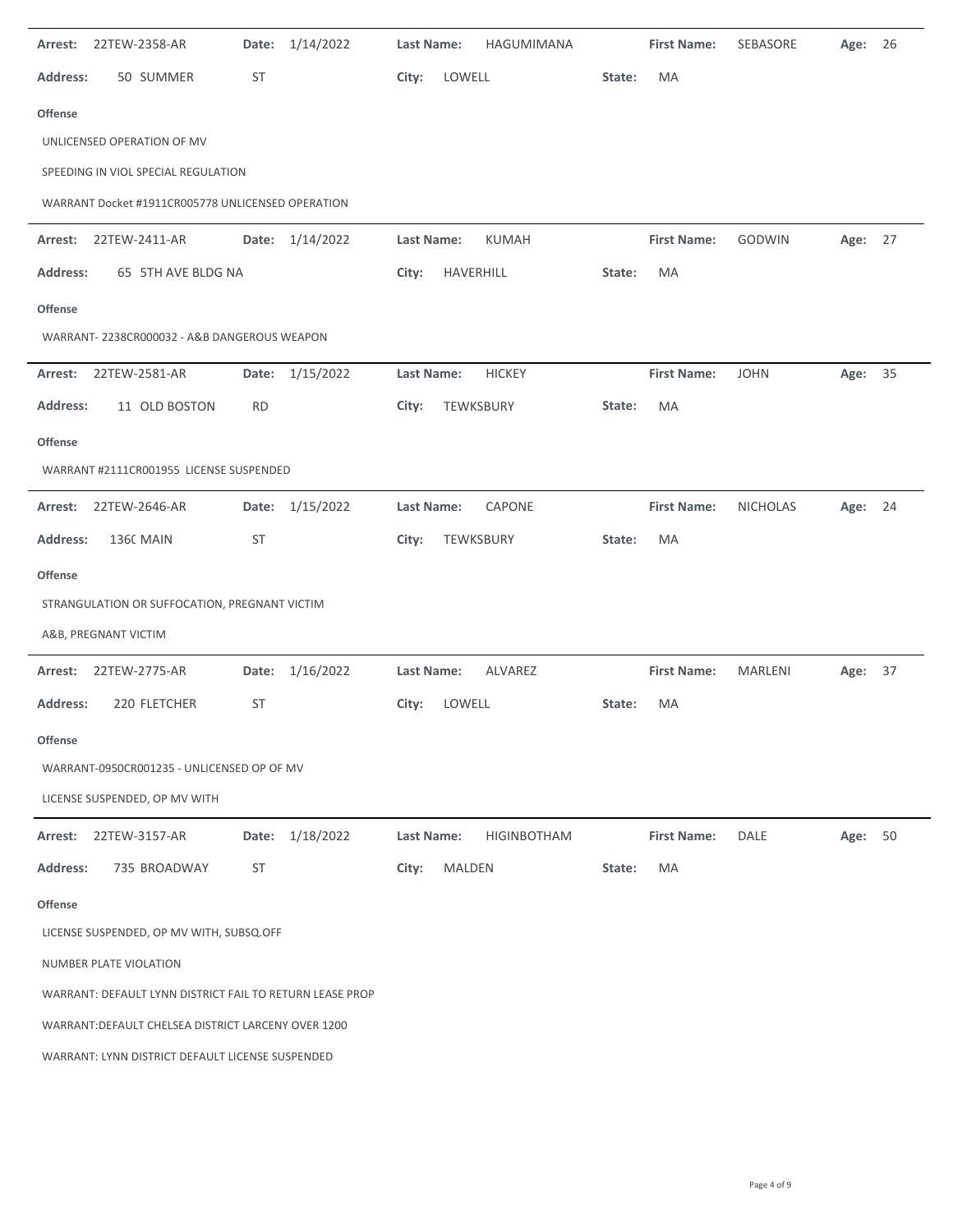| Arrest:         | 22TEW-3441-AR                                | Date:     | 1/19/2022       | Last Name:<br>CRAVEIRO             |        | <b>First Name:</b> | <b>BRIANNA</b>  | Age:    | - 24 |
|-----------------|----------------------------------------------|-----------|-----------------|------------------------------------|--------|--------------------|-----------------|---------|------|
| <b>Address:</b> | 7 APPLETON                                   | ST        |                 | City:<br>DANVERS                   | State: | MA                 |                 |         |      |
| <b>Offense</b>  |                                              |           |                 |                                    |        |                    |                 |         |      |
|                 | WARRANT-00005526435 - OP MV AFTER SUSPENSION |           |                 |                                    |        |                    |                 |         |      |
| Arrest:         | 22TEW-3452-AR                                |           | Date: 1/19/2022 | Last Name:<br><b>VALLE NARVAEZ</b> |        | <b>First Name:</b> | JOEL            | Age: 25 |      |
| <b>Address:</b> | 716 LAWRENCE                                 | ST        |                 | LOWELL<br>City:                    | State: | MA                 |                 |         |      |
| <b>Offense</b>  |                                              |           |                 |                                    |        |                    |                 |         |      |
|                 | UTTER FALSE DOCUMENT                         |           |                 |                                    |        |                    |                 |         |      |
|                 | FORGERY OF DOCUMENT                          |           |                 |                                    |        |                    |                 |         |      |
|                 | UTTER FALSE DOCUMENT                         |           |                 |                                    |        |                    |                 |         |      |
|                 | UNLICENSED OPERATION OF MV                   |           |                 |                                    |        |                    |                 |         |      |
|                 | FORGERY OF DOCUMENT                          |           |                 |                                    |        |                    |                 |         |      |
| Arrest:         | 22TEW-3476-AR                                | Date:     | 1/19/2022       | Last Name:<br><b>USHER</b>         |        | <b>First Name:</b> | <b>TREVOR</b>   | Age:    | 21   |
| <b>Address:</b> | 596 BEACON                                   | ST        |                 | LOWELL<br>City:                    | State: | MA                 |                 |         |      |
| <b>Offense</b>  |                                              |           |                 |                                    |        |                    |                 |         |      |
|                 | DRUG, POSSESS CLASS B                        |           |                 |                                    |        |                    |                 |         |      |
|                 | Arrest: 22TEW-3493-AR                        |           | Date: 1/19/2022 | AMUTA<br>Last Name:                |        | <b>First Name:</b> | <b>BENEDICT</b> | Age: 22 |      |
| <b>Address:</b> | 828 AMES HILL                                | DR        |                 | City:<br>TEWKSBURY                 | State: | MA                 |                 |         |      |
| <b>Offense</b>  |                                              |           |                 |                                    |        |                    |                 |         |      |
|                 |                                              |           |                 |                                    |        |                    |                 |         |      |
|                 | WARRANT DKT 2111CR002751 LIC SUS-LOWELL DIST |           |                 |                                    |        |                    |                 |         |      |
| Arrest:         | 22TEW-3619-AR                                |           | Date: 1/20/2022 | Last Name:<br>ALVES DA COSTA       |        | <b>First Name:</b> | <b>EDILSON</b>  | Age:    | 55   |
| <b>Address:</b> | 1914 MIDDLESEX                               | <b>ST</b> |                 | City:<br>LOWELL                    | State: | MA                 |                 |         |      |
| <b>Offense</b>  |                                              |           |                 |                                    |        |                    |                 |         |      |
|                 | LICENSE SUSPENDED, OP MV WITH                |           |                 |                                    |        |                    |                 |         |      |
|                 | INSPECTION/STICKER, NO                       |           |                 |                                    |        |                    |                 |         |      |
|                 | SEAT BELT, FAIL WEAR                         |           |                 |                                    |        |                    |                 |         |      |
| Arrest:         | 22TEW-3670-AR                                |           | Date: 1/20/2022 | <b>Last Name:</b><br>PEGUERO       |        | <b>First Name:</b> | MIRIEL          | Age: 24 |      |
| <b>Address:</b> | 65 MOUNT PLEASANT ST                         |           |                 | City:<br><b>LYNN</b>               | State: | MA                 |                 |         |      |
| <b>Offense</b>  |                                              |           |                 |                                    |        |                    |                 |         |      |
|                 | <b>OUI-LIQUOR OR .08%</b>                    |           |                 |                                    |        |                    |                 |         |      |
|                 | NEGLIGENT OPERATION OF MOTOR VEHICLE         |           |                 |                                    |        |                    |                 |         |      |

 $\ddot{\phantom{a}}$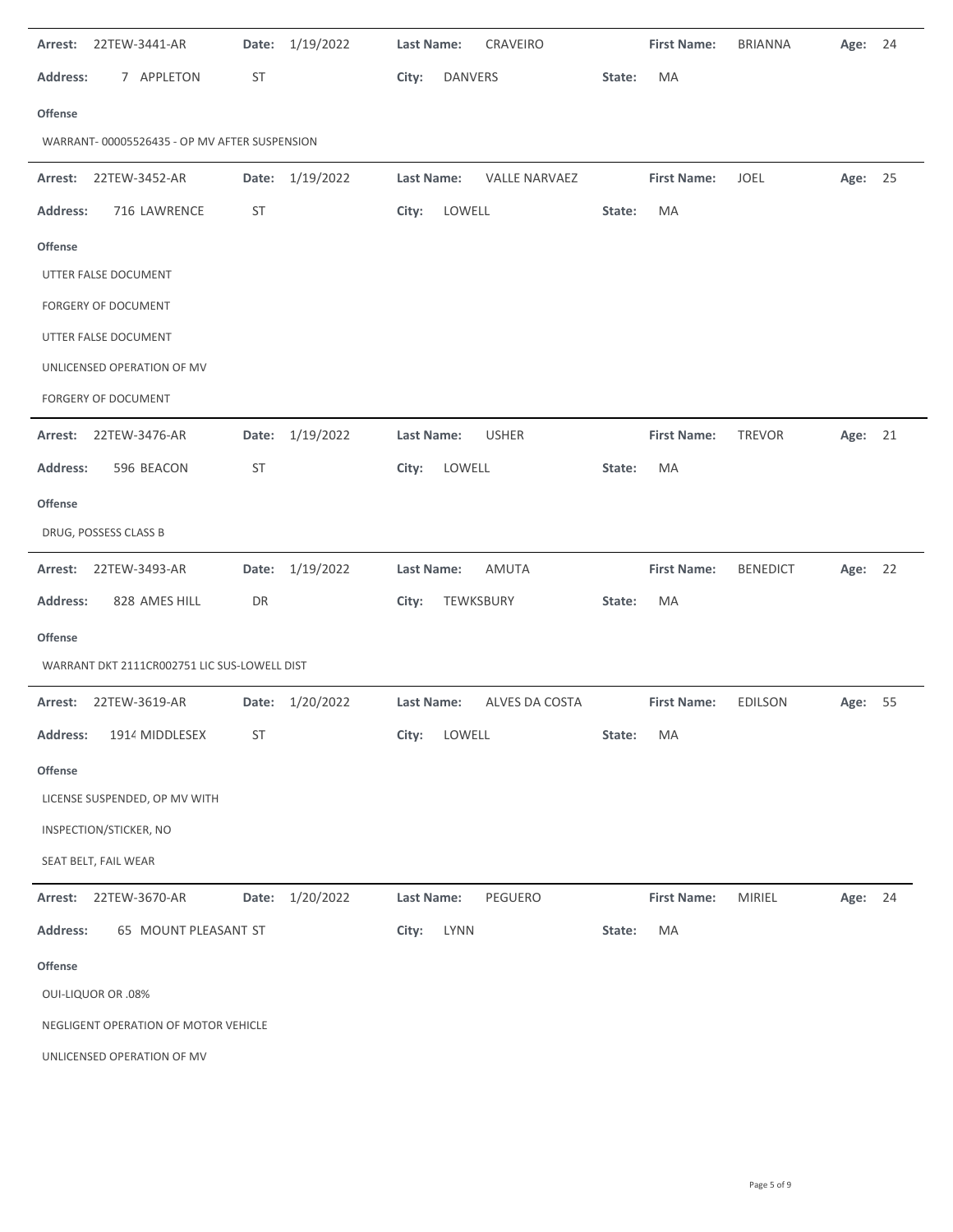| 22TEW-3677-A-AR<br>Arrest:                                    | 1/20/2022<br>Date: | <b>GARCIA</b><br><b>Last Name:</b> | <b>First Name:</b><br><b>TIANA</b><br>Age:     | 21 |
|---------------------------------------------------------------|--------------------|------------------------------------|------------------------------------------------|----|
| 14 WHIPPLE<br><b>Address:</b>                                 | ST                 | City:<br>LOWELL                    | MA<br>State:                                   |    |
| <b>Offense</b>                                                |                    |                                    |                                                |    |
| ROBBERY, ARMED (STUN GUN)                                     |                    |                                    |                                                |    |
| ASSAULT W/DANGEROUS WEAPON (TO WIT:STUN GUN)                  |                    |                                    |                                                |    |
| ASSAULT W/DANGEROUS WEAPON (TO WIT:STUN GUN)                  |                    |                                    |                                                |    |
| FIREARM, CARRY WITHOUT LICENSE (STUN GUN)                     |                    |                                    |                                                |    |
| 22TEW-3677-AR<br>Arrest:                                      | Date: 1/20/2022    | Last Name:<br>MARSHALL             | <b>First Name:</b><br>KASSANDRA<br>Age: 22     |    |
| <b>Address:</b><br>111 FORT HILL                              | AVE                | LOWELL<br>City:                    | MA<br>State:                                   |    |
| <b>Offense</b>                                                |                    |                                    |                                                |    |
| SHOPLIFTING BY CONCEALING MDSE                                |                    |                                    |                                                |    |
| A&B WITH DANGEROUS WEAPON TO WIT SHOD FOOT                    |                    |                                    |                                                |    |
| <b>RESIST ARREST</b>                                          |                    |                                    |                                                |    |
| Arrest:<br>22TEW-3781-AR                                      | Date: 1/21/2022    | Last Name:<br>RAMIREZ              | <b>First Name:</b><br>Age: 28<br>RAFAEL        |    |
| <b>Address:</b><br>194 FRANCIS                                | AVE                | City:<br>PAWTUCKET                 | State:<br><b>RI</b>                            |    |
| <b>Offense</b>                                                |                    |                                    |                                                |    |
| UNLICENSED OPERATION OF MV                                    |                    |                                    |                                                |    |
| INSPECTION/STICKER, NO                                        |                    |                                    |                                                |    |
| 22TEW-3823-A-AR<br>Arrest:                                    | Date: 1/21/2022    | PRIM<br>Last Name:                 | <b>First Name:</b><br>WILLIAM<br>Age: 57       |    |
| <b>Address:</b><br>41 OAKLAND                                 | AVE                | City:<br>TYNGSBOROUGH              | MA<br>State:                                   |    |
| <b>Offense</b>                                                |                    |                                    |                                                |    |
| FENTANYL, TRAFFICKING IN MORE THAN 10 GRAMS c.94C, §32E(c1/2) |                    |                                    |                                                |    |
| COCAINE - DRUG, POSSESS CLASS B, SUBSQ.OFF.                   |                    |                                    |                                                |    |
| Arrest: 22TEW-3823-AR                                         | Date: 1/21/2022    | Last Name:<br>CORDEIRO             | <b>First Name:</b><br><b>VICTOR</b><br>Age: 48 |    |
| <b>Address:</b><br>422 ROGERS                                 | ST                 | LOWELL<br>City:                    | MA<br>State:                                   |    |
| Offense                                                       |                    |                                    |                                                |    |
| FENTANYL, TRAFFICKING IN MORE THAN 10 GRAMS c.94C, §32E(c½)   |                    |                                    |                                                |    |
| COCAINE - DRUG, POSSESS CLASS B                               |                    |                                    |                                                |    |
| 22TEW-3833-AR<br>Arrest:                                      | Date: 1/21/2022    | <b>DRISCOLL</b><br>Last Name:      | <b>First Name:</b><br>WILLIAM<br>Age: 56       |    |
| <b>Address:</b><br>130 SCHOOL                                 | ST                 | SALEM<br>City:                     | <b>NH</b><br>State:                            |    |
| <b>Offense</b>                                                |                    |                                    |                                                |    |

DRUG, POSSESS CLASS E: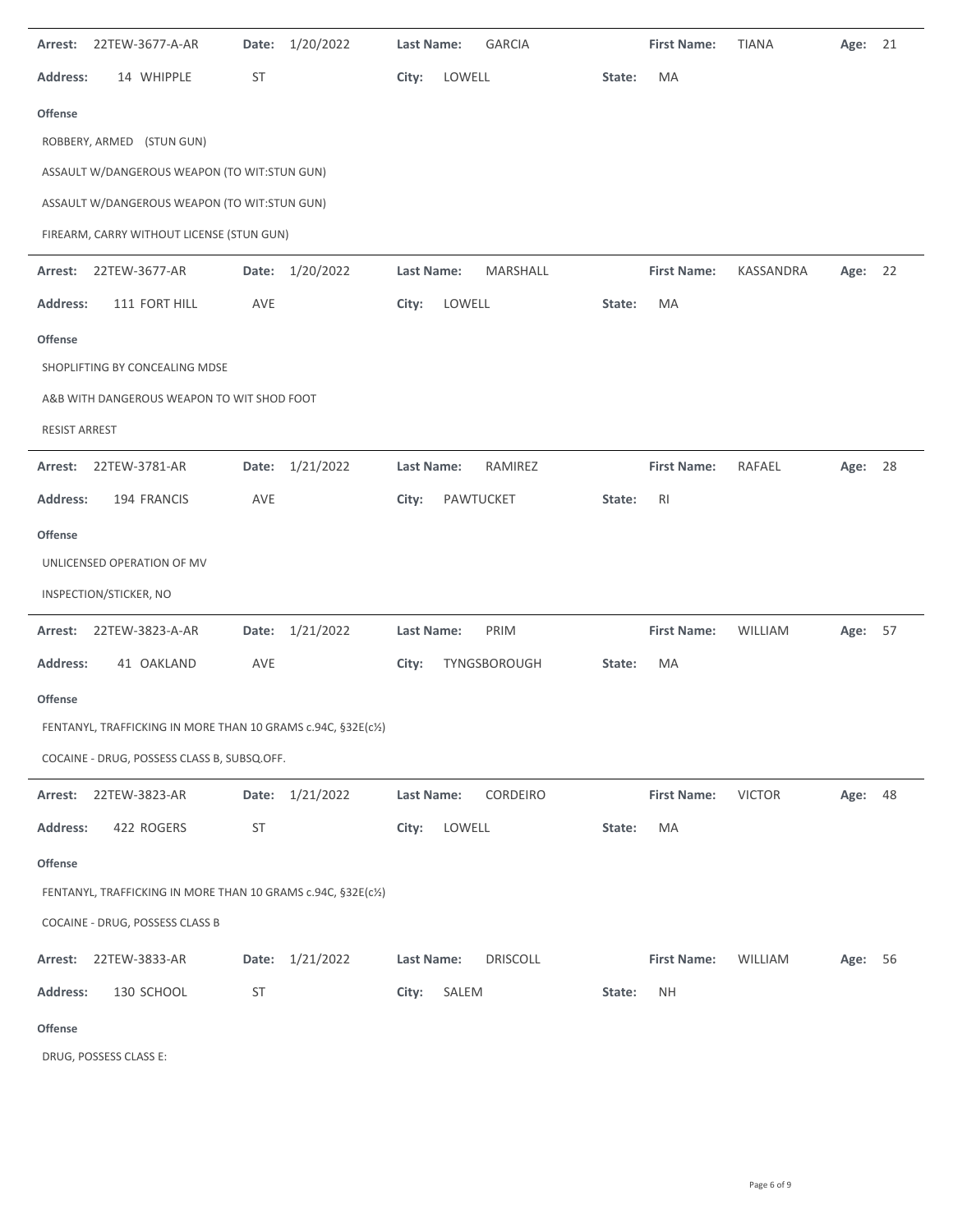| Arrest:                   | 22TEW-3693-AR                                                | Date:     | 1/22/2022       | Last Name:        |             | NGNINTOUNDEM   |        | <b>First Name:</b> | <b>WILLYBRICE</b> | Age:    | 24 |
|---------------------------|--------------------------------------------------------------|-----------|-----------------|-------------------|-------------|----------------|--------|--------------------|-------------------|---------|----|
| <b>Address:</b>           | 98 AIKEN                                                     | AVE       |                 | City:             | LOWELL      |                | State: | MA                 |                   |         |    |
| <b>Offense</b>            |                                                              |           |                 |                   |             |                |        |                    |                   |         |    |
|                           | STRANGULATION OR SUFFOCATION                                 |           |                 |                   |             |                |        |                    |                   |         |    |
| A&B                       |                                                              |           |                 |                   |             |                |        |                    |                   |         |    |
| Arrest:                   | 22TEW-4143-AR                                                | Date:     | 1/23/2022       | <b>Last Name:</b> |             | <b>MOREIRA</b> |        | <b>First Name:</b> | <b>ELENA</b>      | Age:    | 31 |
| <b>Address:</b>           | 200 MASS MILLS                                               | DR        |                 | City:             | LOWELL      |                | State: | MA                 |                   |         |    |
| <b>Offense</b>            |                                                              |           |                 |                   |             |                |        |                    |                   |         |    |
| STOP/YIELD, FAIL TO       |                                                              |           |                 |                   |             |                |        |                    |                   |         |    |
|                           | LICENSE SUSPENDED, OP MV WITH                                |           |                 |                   |             |                |        |                    |                   |         |    |
| Arrest:                   | 22TEW-4222-AR                                                | Date:     | 1/23/2022       | Last Name:        |             | SHANAHAN       |        | <b>First Name:</b> | <b>JOHN</b>       | Age: 33 |    |
| <b>Address:</b>           | 200 MARKET                                                   | <b>ST</b> |                 | City:             | LOWELL      |                | State: | MA                 |                   |         |    |
| <b>Offense</b>            |                                                              |           |                 |                   |             |                |        |                    |                   |         |    |
|                           | WARRANT DKT 2011CR002818 LOWELL DIST LIC SUSPENSION          |           |                 |                   |             |                |        |                    |                   |         |    |
| Arrest:                   | 22TEW-4364-AR                                                | Date:     | 1/24/2022       | Last Name:        |             | <b>MOTTOLA</b> |        | <b>First Name:</b> | <b>GINA</b>       | Age: 43 |    |
| <b>Address:</b>           | 11 TOMAHAWK                                                  | DR        |                 | City:             | BILLERICA   |                | State: | MA                 |                   |         |    |
| <b>Offense</b>            |                                                              |           |                 |                   |             |                |        |                    |                   |         |    |
|                           | LOWELL DC DEFAULT #2111CR002022 - 266/30A                    |           |                 |                   |             |                |        |                    |                   |         |    |
|                           | WALTHAM DC STRAIGHT #2151CR000627 - 90/24, 89/4A             |           |                 |                   |             |                |        |                    |                   |         |    |
| Arrest:                   | 22TEW-4500-AR                                                |           | Date: 1/25/2022 | Last Name:        |             | <b>BRYANT</b>  |        | <b>First Name:</b> | ANGELA            | Age:    | 48 |
| <b>Address:</b>           | 169 MOORE                                                    | <b>ST</b> |                 | City:             | LOWELL      |                | State: | MA                 |                   |         |    |
| <b>Offense</b>            |                                                              |           |                 |                   |             |                |        |                    |                   |         |    |
|                           | WARRANT- STRAIGHT, DKT#2111CR004978, LDC, UNLICENSED OP.     |           |                 |                   |             |                |        |                    |                   |         |    |
| Arrest:                   | 22TEW-4516-AR                                                |           | Date: 1/25/2022 | Last Name:        |             | <b>KAMIRI</b>  |        | <b>First Name:</b> | EDWARD            | Age: 60 |    |
| <b>Address:</b>           | 390 MAMMOTH                                                  | <b>RD</b> |                 | City:             | LOWELL      |                | State: | MA                 |                   |         |    |
| <b>Offense</b>            |                                                              |           |                 |                   |             |                |        |                    |                   |         |    |
| <b>OUI-LIQUOR OR .08%</b> |                                                              |           |                 |                   |             |                |        |                    |                   |         |    |
| Arrest:                   | 22TEW-4837-AR                                                |           | Date: 1/27/2022 | <b>Last Name:</b> |             | CASTRO         |        | <b>First Name:</b> | <b>NARCISO</b>    | Age: 21 |    |
| <b>Address:</b>           | 36 5TH                                                       | ST        |                 | City:             | LOWELL      |                | State: | MA                 |                   |         |    |
| <b>Offense</b>            |                                                              |           |                 |                   |             |                |        |                    |                   |         |    |
|                           | WARRANT- STOUGHTON DISTRICT CT., DKT#2155CR000779, NEG. OPER |           |                 |                   |             |                |        |                    |                   |         |    |
| Arrest:                   | 22TEW-4882-A-AR                                              | Date:     | 1/27/2022       | Last Name:        |             | KIERCE         |        | <b>First Name:</b> | LAUREN            | Age:    | 40 |
| <b>Address:</b>           | 1800 COMPUTER DRIVE                                          |           |                 | City:             | WESTBOROUGH |                | State: | MA                 |                   |         |    |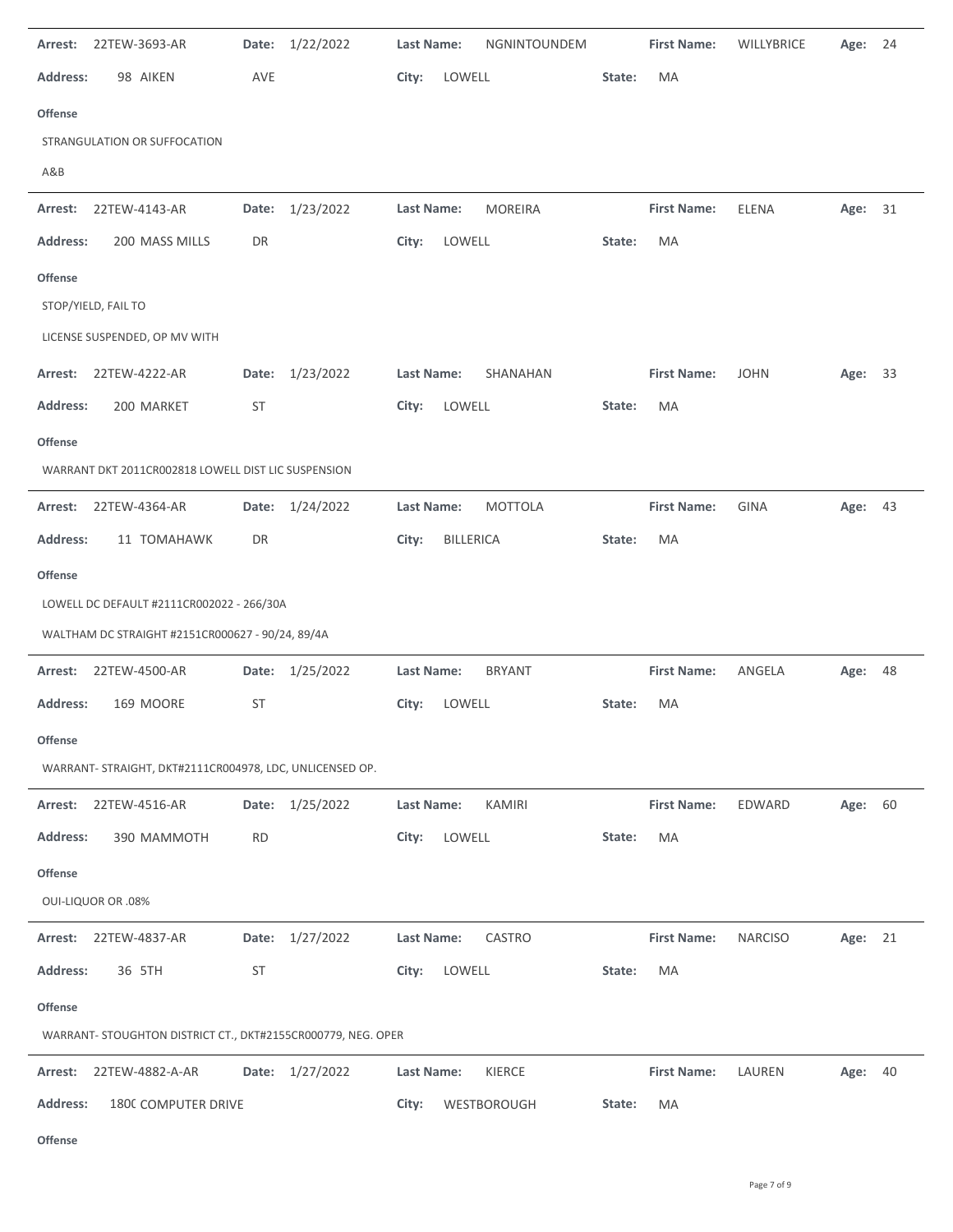| WARRANT - DEFAULT, DKT#2068CR000935, CLINTON DISTRICT, POSS. CLASS A |                 |                                |                    |                 |            |
|----------------------------------------------------------------------|-----------------|--------------------------------|--------------------|-----------------|------------|
| 22TEW-4882-AR<br>Arrest:                                             | Date: 1/27/2022 | CORONA<br>Last Name:           | <b>First Name:</b> | <b>ENRIQUE</b>  | 33<br>Age: |
| <b>Address:</b><br>614 ANDOVER                                       | ST              | City:<br>LAWRENCE              | State:<br>MA       |                 |            |
| <b>Offense</b>                                                       |                 |                                |                    |                 |            |
| DRUG, DISTRIBUTE CLASS A: FENTANYL                                   |                 |                                |                    |                 |            |
| Arrest:<br>22TEW-5195-AR                                             | Date: 1/29/2022 | <b>KEANE</b><br>Last Name:     | <b>First Name:</b> | <b>RYAN</b>     | Age: 19    |
| 85 REGINA S<br><b>Address:</b>                                       | DR              | City:<br>TEWKSBURY             | MA<br>State:       |                 |            |
| <b>Offense</b>                                                       |                 |                                |                    |                 |            |
| ALCOHOL IN MV, POSSESS OPEN CONTAINER OF                             |                 |                                |                    |                 |            |
| Town By-Law Violation MARIJUANA VIOLATION                            |                 |                                |                    |                 |            |
| LIQUOR, PERSON UNDER 21 POSSESS                                      |                 |                                |                    |                 |            |
| RMV DOCUMENT, POSSESS/USE FALSE/STOLEN                               |                 |                                |                    |                 |            |
| RMV DOCUMENT, POSSESS/USE FALSE/STOLEN                               |                 |                                |                    |                 |            |
| RMV DOCUMENT, POSSESS/USE FALSE/STOLEN                               |                 |                                |                    |                 |            |
| <b>OUI-LIQUOR OR .08%</b>                                            |                 |                                |                    |                 |            |
| Arrest:<br>22TEW-5261-AR                                             | Date: 1/29/2022 | <b>HANNIGAN</b><br>Last Name:  | <b>First Name:</b> | <b>CHARLES</b>  | Age: 69    |
| <b>Address:</b><br>5 LOUIS                                           | <b>RD</b>       | City:<br>TEWKSBURY             | MA<br>State:       |                 |            |
| <b>Offense</b>                                                       |                 |                                |                    |                 |            |
| NEGLIGENT OPERATION OF MOTOR VEHICLE                                 |                 |                                |                    |                 |            |
| OUI-LIQUOR OR .08%, 2ND OFFENSE                                      |                 |                                |                    |                 |            |
| 22TEW-5374-AR<br>Arrest:                                             | Date: 1/30/2022 | <b>DICKINSON</b><br>Last Name: | <b>First Name:</b> | <b>TIMOTHY</b>  | 38<br>Age: |
| Address:<br>12 BADGER                                                | ST              | City:<br>NASHUA                | State:<br>NΗ       |                 |            |
| <b>Offense</b>                                                       |                 |                                |                    |                 |            |
| WARRANT#2061CR000288 LICENSE SUSP. OP MV                             |                 |                                |                    |                 |            |
| 22TEW-5400-AR<br>Arrest:                                             | Date: 1/30/2022 | Last Name:<br><b>ELWELL</b>    | <b>First Name:</b> | <b>BRITTNEY</b> | Age: 25    |
| <b>Address:</b><br>103 CENTRAL                                       | ST              | LOWELL<br>City:                | MA<br>State:       |                 |            |
| <b>Offense</b>                                                       |                 |                                |                    |                 |            |
| TRESPASS                                                             |                 |                                |                    |                 |            |
| WARRANT LDC SHOPLIFTING STRAIGHT 2111CR004308                        |                 |                                |                    |                 |            |
| WARRANT LDC STRAIGHT 2111CR003677 SHOPLIFTING                        |                 |                                |                    |                 |            |
| WARRANT LDC 2111CR003022 STRAIGHT LARCENY UNDER                      |                 |                                |                    |                 |            |
| SHOPLIFTING BY CONCEALING MDSE                                       |                 |                                |                    |                 |            |
| WARRANT LDC STRAIGHT 2111CR003032 SHOPLIFTING                        |                 |                                |                    |                 |            |

DRUG, POSSESS TO DISTRIB CLASS A: FENTANYL